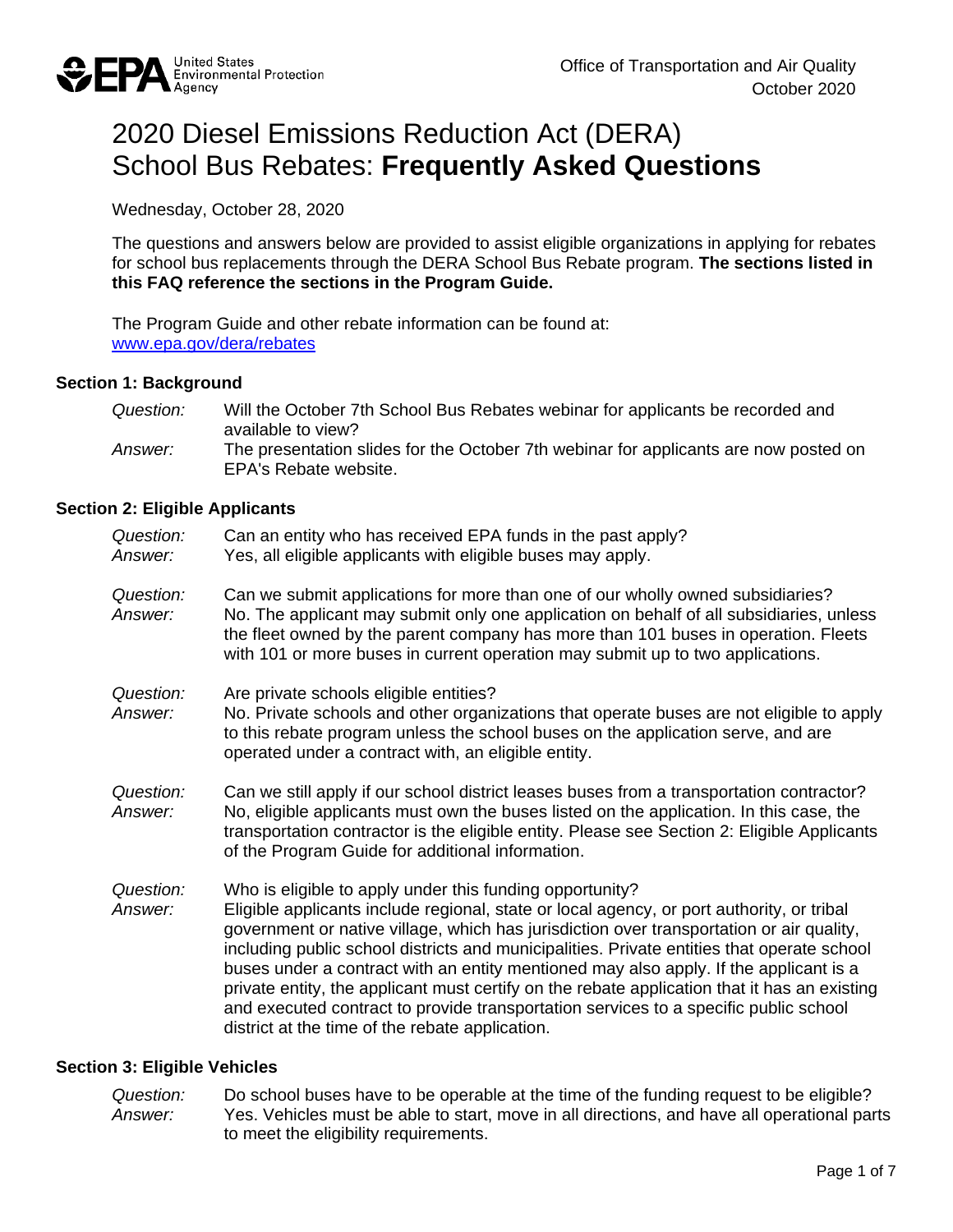| Question:                   | Can school buses used to transport students from schools to other schools (e.g.,<br>athletics) qualify for rebates?                                                                                                                                                                                                                                                                                                               |
|-----------------------------|-----------------------------------------------------------------------------------------------------------------------------------------------------------------------------------------------------------------------------------------------------------------------------------------------------------------------------------------------------------------------------------------------------------------------------------|
| Answer:                     | In the Program Guide, "a school bus is defined as a vehicle primarily used for the<br>purpose of transporting 10 or more preprimary, primary, or secondary school students to<br>or from schools." Buses used primarily for transporting students from schools to other<br>schools meet this definition and may be eligible for rebates. Please see Section 3 of the<br>Program Guide for other vehicle eligibility requirements. |
| Question:<br>Answer:        | We recently purchased a new bus. Can we get a rebate for this purchase?<br>No, replacement bus purchases cannot be made until an official selection letter is<br>received from EPA.                                                                                                                                                                                                                                               |
| Question:                   | Would we qualify for this rebate if we did a lease-purchase for the buses instead of<br>purchasing them outright?                                                                                                                                                                                                                                                                                                                 |
| Answer:                     | No. Lease-purchases are not eligible for this funding opportunity.                                                                                                                                                                                                                                                                                                                                                                |
| Question:<br>Answer:        | Are replacement buses eligible if they are financed rather than purchased outright?<br>Leases and lease-purchases are not allowed, but applicants can use other financing<br>options like a standard vehicle loan if the title to the new bus is under the applicant's<br>name.                                                                                                                                                   |
| Question:<br>Answer:        | Are applicants required to have a minimum fleet size to apply?<br>No. Applicants with school bus fleet sizes between 1-100 buses may submit one rebate<br>application that includes up to 10 eligible buses to be replaced. Applicants with over 100<br>school buses in their fleet can submit up to two rebate applications listing different<br>buses.                                                                          |
| Question:<br>Answer:        | Our bus does not meet the 10,000-mile minimum requirement. Are there any waivers or<br>exemptions that would allow us to apply?<br>If the proposed bus to be replaced has not accumulated 10,000 miles over either the last<br>12 months or calendar year 2019, it must instead have been in use at least three days<br>per week on average transporting students between 9/1/2019 and 2/29/2020 to be<br>eligible.               |
| Question:<br><i>Answer:</i> | Are used replacement buses eligible if powered by 2017 or newer model year engines?<br>Yes.                                                                                                                                                                                                                                                                                                                                       |
| Question:                   | Please identify engine model years eligible for replacement. Does the old bus need to be<br>scrapped?                                                                                                                                                                                                                                                                                                                             |
| Answer:                     | Diesel school buses powered by a 2006 or older model year engine are eligible. The bus<br>being replaced must be scrapped. Please see Section 3 of the 2020 Program Guide for<br>additional vehicle eligibility requirements.                                                                                                                                                                                                     |
| Question:                   | What fuel types are eligible for the old bus listed for replacement and the replacement<br>bus?                                                                                                                                                                                                                                                                                                                                   |
| Answer:                     | Vehicles listed for replacement must be diesel school buses. Eligible replacement school<br>buses may operate on diesel, gasoline, propane, natural gas, battery electric, or<br>hydrogen electric.                                                                                                                                                                                                                               |
| Question:<br>Answer:        | Can replacement buses be a vehicle class size larger than the original school bus?<br>Replacement buses must operate in a similar manner and over similar routes as the bus<br>being replaced but can be a different class size.                                                                                                                                                                                                  |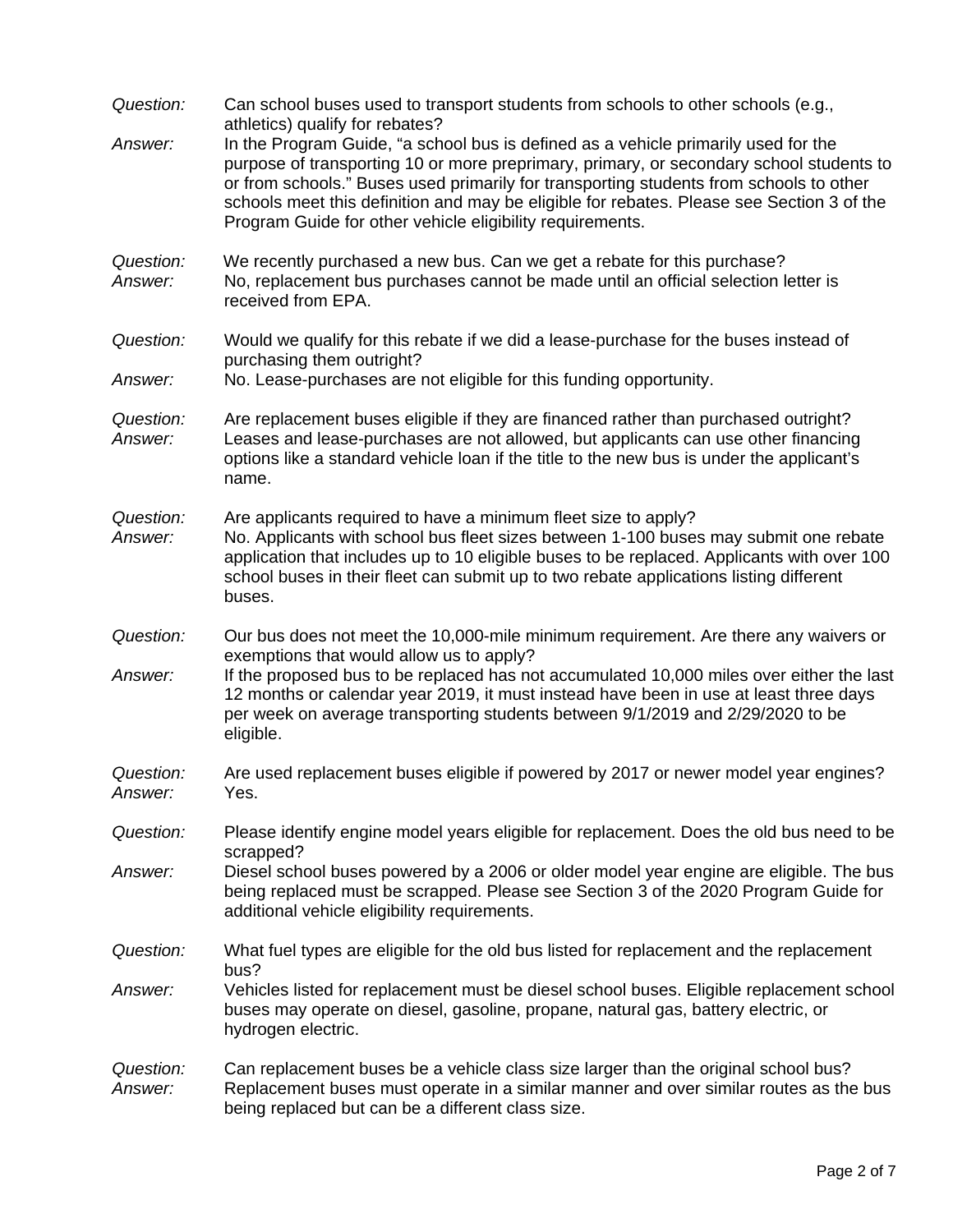- *Question:* Our bus does not meet the 10,000-mile minimum requirement given the switch to remote learning this spring due to COVID-19. Are there any waivers or exemptions that would allow us to apply?
- *Answer:* EPA has revised the usage requirements for the 2020 rebates to accommodate fleets that may have seen reduced service due to COVID. To be eligible, the proposed buses to be replaced must meet at least one of the following three usage requirements: Driven 10,000 miles or more over the last 12 months; Driven 10,000 miles or more in calendar year 2019 (January - December 2019); or Driven three days per week on average transporting students between 9/1/2019 and 2/29/2020.
- **New**  the bus serve other public schools in that area? New *Question*: If a private fleet receives a rebate to replace a bus, does the replacement bus need to serve the same public school listed on the application for a minimum of 3 years or can
	- *Answer:* Replacement buses must operate in a similar manner and over similar routes as the original school bus for at least 3 years. There is no specific requirement that the replacement bus be under the same contract as the original bus for 3 years, but the bus should continue to serve public schools in the same area over that time.

### **Section 4: Funding Amounts**

- *Answer:* The rebate funding amount is based on the fuel type of each replacement bus. EPA is *Question:* How much funding is available per bus? offering \$20,000 for diesel and gasoline, \$25,000 for propane, \$30,000 for CNG/LNG, and \$65,000 for battery or hydrogen electric replacement buses. Fleets can list up to 10 buses for replacement, but the total rebate amount is capped at \$300,000 per application.
- *Question:* How will funding be affected if an applicant changes their mind about what fuel type the replacement buses will be?
- listed on the application. For example, a fleet might apply to replace one old diesel bus *Answer:* Applicants should list the expected fuel type of the replacement buses to the best of their knowledge at the time of application. Due to the funding process, EPA cannot increase funding amounts beyond what an applicant lists on their application. But, EPA will reduce funding amounts if a fleet changes their mind and either (1) reduces the number of buses they will be replacing or (2) changes the replacement bus fuel type from what is with one propane bus for a rebate of \$25,000. If the fleet later decides to replace the old diesel bus with a new diesel bus, the rebate will be reduced to \$20,000.

### **Section 5: Application**

| Question:            | When is the deadline for submitting completed applications and supporting<br>documentation?                                                                                                                                                                                                                                                        |
|----------------------|----------------------------------------------------------------------------------------------------------------------------------------------------------------------------------------------------------------------------------------------------------------------------------------------------------------------------------------------------|
| Answer.              | Applications must be received by EPA before 4:00 pm Eastern Time on Friday, October<br>30, 2020.                                                                                                                                                                                                                                                   |
| Question:<br>Answer: | The application will not open when I click on it.<br>Please right-click the application link and select "save link as" or "save target as" and<br>save the PDF to your desktop. Then open the document using the free Adobe Acrobat<br>Reader program. Please contact <b>DERA@epa.gov</b> if you continue having problems with<br>the application. |
| Question:            | Does an applicant need both a DUNS number and an Employer Identification Number<br>(EIN)?                                                                                                                                                                                                                                                          |
| Answer:              | Yes, both numbers are required. See Section 5 of the Program Guide for more<br>information.                                                                                                                                                                                                                                                        |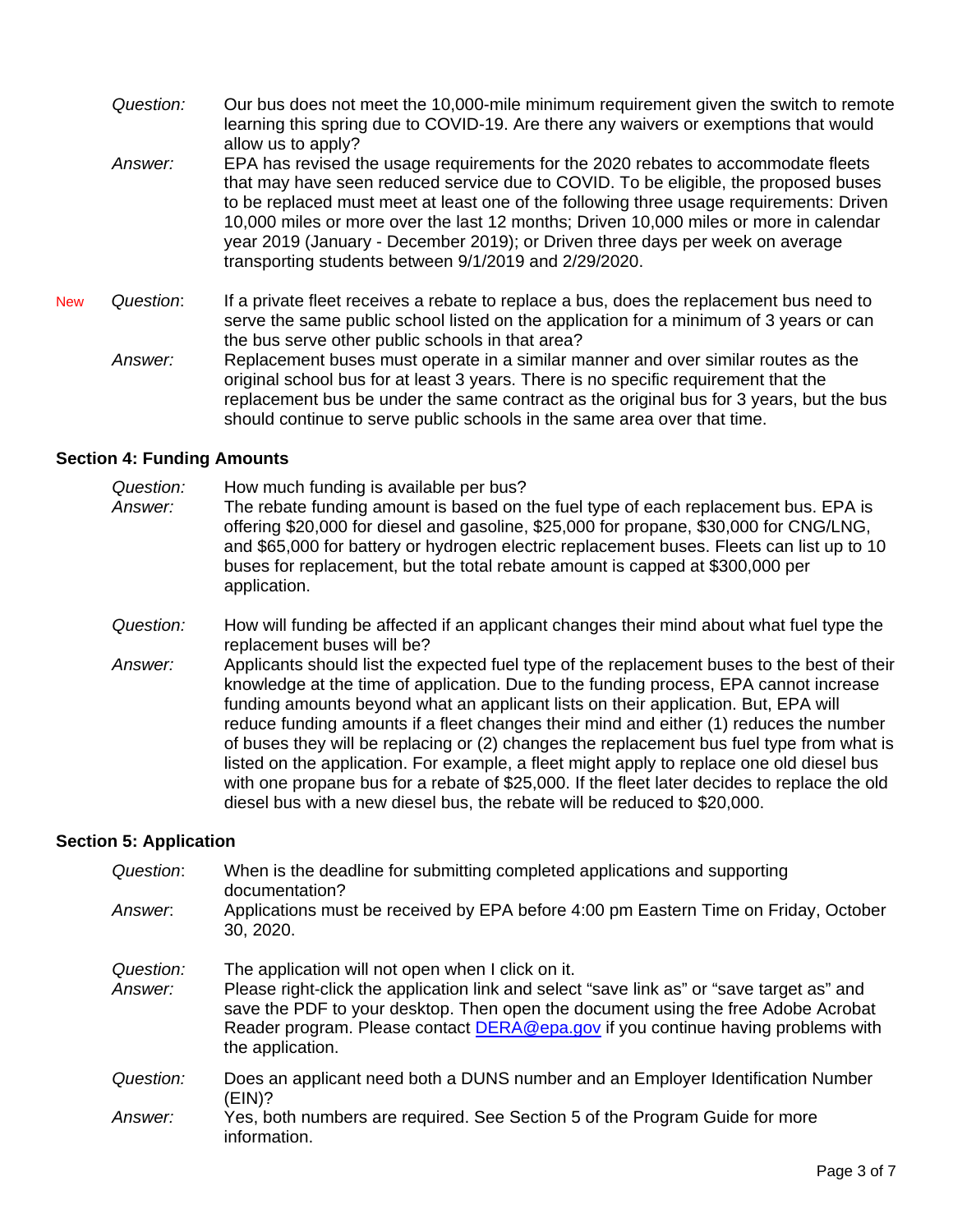- *Question:* We are having difficulty locating the EPA engine family name.
- *Answer:* The EPA engine family name is a 12-character number/letter designation included on the engine nameplate for all heavy-duty truck engines sold in the United States. Please contact the engine manufacturer for assistance in obtaining the required enginespecific information.
- *Question:* Are applicants required to submit vehicle titles?
- *Answer:* Yes, a copy of each vehicle title and registration must be submitted as part of the application package to prove ownership. Applicants that are missing titles to vehicles can try contacting their state DMV offices for copies of the vehicle titles.
- *Question:* We do not have bus registrations in our state. What do we do regarding the registration requirement?
- *Answer:* If vehicle registration is not required by law in the state where the vehicle operates, the applicant must submit documentation that registration is not required in that jurisdiction. This might be as simple as including a link in the applicant's email pointing to the state department of transportation web page that states that school bus registrations are not required in that state.
- *Question:* How is the remaining life for vehicles determined?
- depends on the current age and condition of the vehicle at the time of scrappage, as well *Answer:* Remaining life is the fleet owner's estimate of the number of years until the bus would have been retired from service if the bus were not being scrapped because of the rebate funding. The remaining life estimate is the number of years of operation remaining, including if the unit were to be rebuilt or sold to another fleet. The remaining life estimate as things like usage, maintenance, and climate. Please provide your best estimate given the condition of the bus being replaced.
- *Question*: What should we do if the engine manufacturer cannot help us obtain the EPA engine family name?
- *Answer*: Please submit the application, titles, and registrations to [CleanDieselRebate@EPA.gov](mailto:CleanDieselRebate@EPA.gov) along with a brief explanation of your efforts to locate the engine family name. If selected in the lottery process, we may be able to assist you in confirming the engine family name.
- *Question*: For the 2019 miles traveled on the application, are we using miles traveled during the calendar year (1/1/19 - 12/31/19) or school year (September - June)? *Answer*: Enter the vehicle miles travelled in calendar year 2019, 1/1/19 through 12/31/19. This figure should be obtained from driver or maintenance logs.
- *Question*: I am having trouble filling out the EIN, DUNs, VIN, and Engine Family Name in the application. Can I print it, fill it out by hand, and then scan to submit? *Answer*: The DUNs and EIN must be 9 characters (not including a dash in the EIN) and the fillable form restricts additional characters from being entered. Similarly, the VIN must be 17 characters and the Engine Family Name must be 12 characters. Please be sure that you are entering the correct number of characters for each field and that you are opening the application using Adobe Reader so that the fillable form operates correctly. You may experience issues if you try to fill out the form in your web browser. If you are still having difficulty, you may print, fill out, and scan to submit. Just be certain that all fields are legible.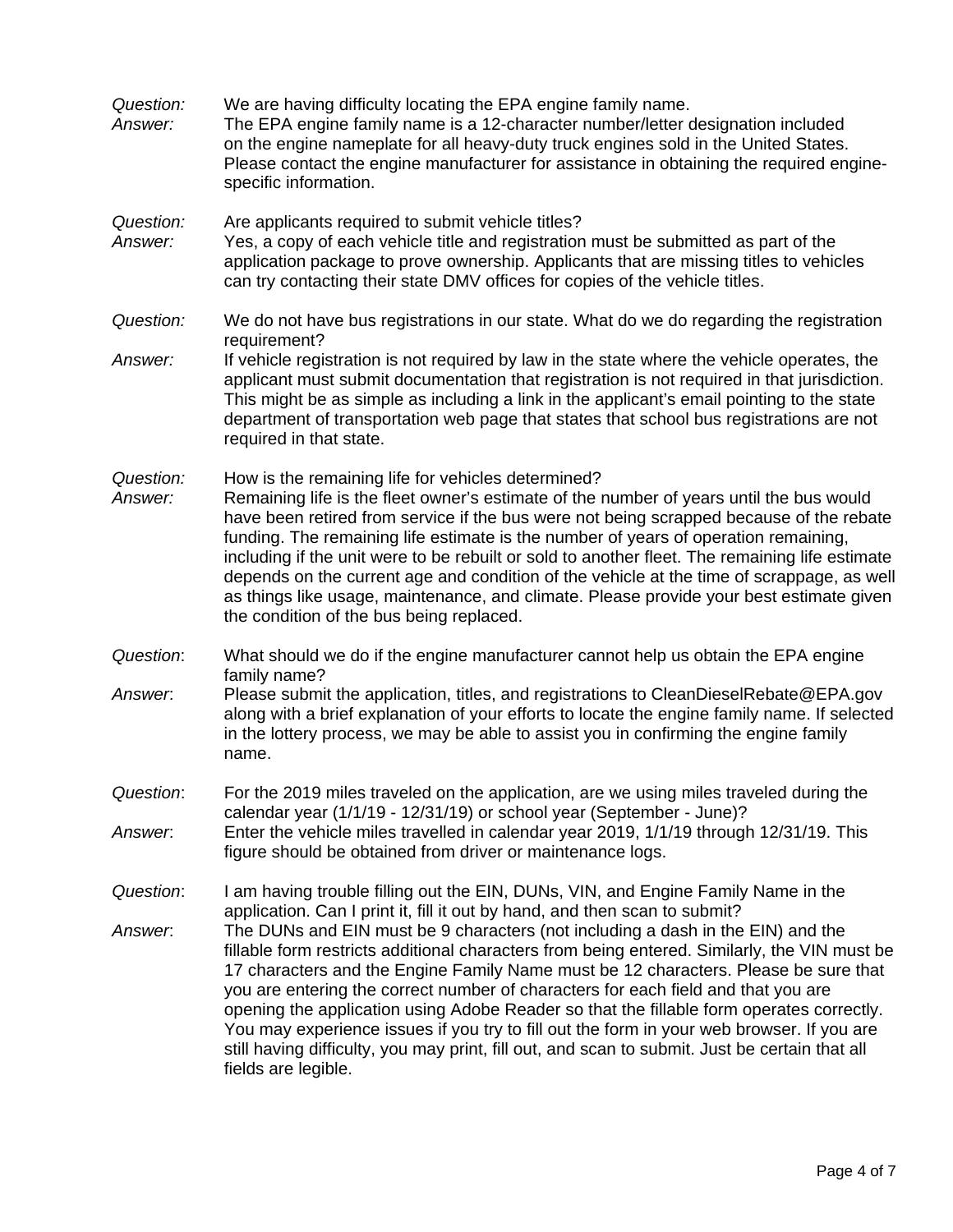### **Section 6: Selection**

| Question:<br>Answer: | When will the selection process take place?<br>The application submission period closes on October 30, 2020, at 4:00 pm Eastern<br>Time. Selection and eligibility verification will take place soon after. EPA anticipates<br>announcing selections in January-February 2021.                                                                                                       |
|----------------------|--------------------------------------------------------------------------------------------------------------------------------------------------------------------------------------------------------------------------------------------------------------------------------------------------------------------------------------------------------------------------------------|
| Question:<br>Answer: | How will applications be prioritized and selected to receive funding?<br>All eligible applications submitted to EPA by Friday, October 30, 2020 at 4:00 pm<br>Eastern Time will be assigned a unique identification number and applicants will be<br>selected through a random number generator. Please see Section 6: Selection of the<br>Program Guide for additional information. |
| Question:<br>Answer: | If funding is offered in future years, will awards be made from the current wait list?<br>No. If funding is available in future years, EPA will issue a new funding opportunity<br>announcement and applicants will need to reapply.                                                                                                                                                 |
| Question:<br>Answer: | What are the chances of being selected for funding?<br>The chance of being selected will depend on the number of applicants applying for funds<br>and the amount of funds available. In recent years with similar funding levels, the chance<br>of being selected has varied between roughly 1 in 3 and 1 in 4, but it may be different in<br>2020.                                  |
| Question:<br>Answer: | Is DERA funding contingent on Buy American qualifications?<br>No. The Buy American requirements do not apply to DERA programs.                                                                                                                                                                                                                                                       |

# **Section 7: Notification**

| Question:<br>Answer: | How will I know if my application has been selected?<br>Selected applicants will be notified by email with a PDF selection letter. See Section 7:<br>Notification of the Program Guide for additional information. |
|----------------------|--------------------------------------------------------------------------------------------------------------------------------------------------------------------------------------------------------------------|
| Question:<br>Answer: | How soon after the program closes will the results be posted on EPA's website?<br>EPA anticipates selections will be made in January-February 2021. Results will be<br>posted at www.epa.gov/dera/rebates.         |

### **Section 8: Purchase Order Submittal**

| Question:<br>Answer: | When must new buses be purchased?<br>New buses must be purchased within 90 days of the date of the selection letter, but not<br>before the date on the selection letter. Please see Section 8: Purchase Order Submittal<br>of the Program Guide for additional information. |
|----------------------|-----------------------------------------------------------------------------------------------------------------------------------------------------------------------------------------------------------------------------------------------------------------------------|
| Question:            | Can a selectee submit a letter of intent to purchase rather than an actual purchase<br>order?                                                                                                                                                                               |
| Answer:              | No. A purchase order for a new bus must be submitted within 90 days of the date of the<br>selection letter.                                                                                                                                                                 |
| Question:<br>Answer: | How can we participate if we cannot order buses until a bid has been requested?<br>The purchase order cannot pre-date the date of the selection letter, but you may enter<br>into the bidding process prior to receiving the selection letter.                              |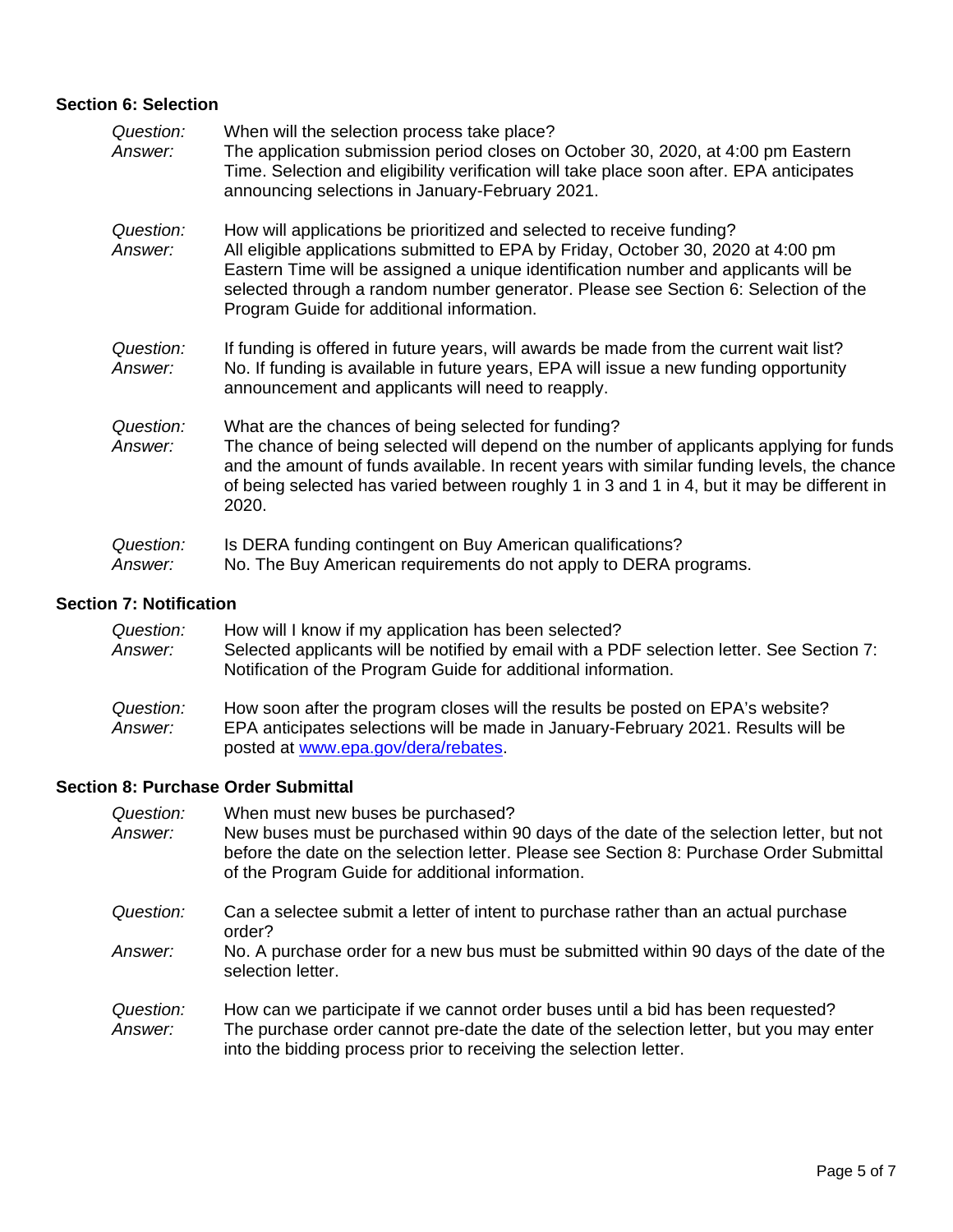| Question:      | If we are selected to receive a rebate and, prior to submitting a purchase order, we<br>determine that we are unable to make the purchase, can withdraw our application?                                                   |
|----------------|----------------------------------------------------------------------------------------------------------------------------------------------------------------------------------------------------------------------------|
| Answer:        | Yes. A selectee may opt out at any time, but we recommend that fleets only apply if they<br>think it is very likely that they will use the funds.                                                                          |
| Question:      | If we apply for ten buses and later determine we can only afford two, will all rebate funds<br>be declined?                                                                                                                |
| <i>Answer:</i> | No. Selectees may reduce the number of buses from what they list on the application.<br>However, additional buses may not be added. EPA encourages applicants to list the<br>number of buses they believe they can afford. |

# **Section 9: Vehicle Delivery**

| Question: | What will happen if orders for the new replacement buses are delayed past                                                                                                       |
|-----------|---------------------------------------------------------------------------------------------------------------------------------------------------------------------------------|
|           | the deadline to receive reimbursement?                                                                                                                                          |
| Answer:   | Applicants are encouraged to coordinate with vendors to ensure timely delivery of<br>replacement vehicles. EPA will consider specific situations, such as delivery delays, on a |
|           | case-by-case basis.                                                                                                                                                             |

# **Section 10: Scrappage**

| Are there reference pictures for the scrapping of the engine and the chassis?<br>See Appendix F of the Program Guide for sample scrappage photos.                                                                                                                                                                                                                                                                            |
|------------------------------------------------------------------------------------------------------------------------------------------------------------------------------------------------------------------------------------------------------------------------------------------------------------------------------------------------------------------------------------------------------------------------------|
| How do we drill the 3-inch hole in the engine block?<br>Past selectees have successfully cut the 3-inch hole using a 3-inch metal hole saw bit on<br>a power drill or using a torch.                                                                                                                                                                                                                                         |
| Who should scrap the bus?<br>Scrappage may be completed by the selectee or by a scrap yard or similar service. All<br>scrappage requirements must be met. Please see Section 10: Scrappage of the<br>Program Guide for additional information.                                                                                                                                                                               |
| Can we keep the bus body without the chassis and engine for training purposes?<br>Yes, the chassis and engine must be scrapped but other parts of the bus may be<br>salvaged. Fire departments may use the bus for training purposes, but the bus may not<br>be set on fire as this runs counter to the goal of reducing air pollution. Please see<br>Section 10: Scrappage of the Program Guide for additional information. |
| The EPA engine plate is gone so we cannot take a picture of it for scrappage. Does this<br>disqualify us from funding?                                                                                                                                                                                                                                                                                                       |
| A missing engine nameplate or tag does not necessarily disqualify a bus from being<br>eligible. When emailing your application to EPA, please point out in the email that the<br>engine nameplate is missing. You will likely need to reach out to the bus or engine<br>manufacturer to confirm the engine model year and the 12-character EPA engine family<br>name.                                                        |
|                                                                                                                                                                                                                                                                                                                                                                                                                              |

# **Section 11: Request for Payment**

No questions at this time.